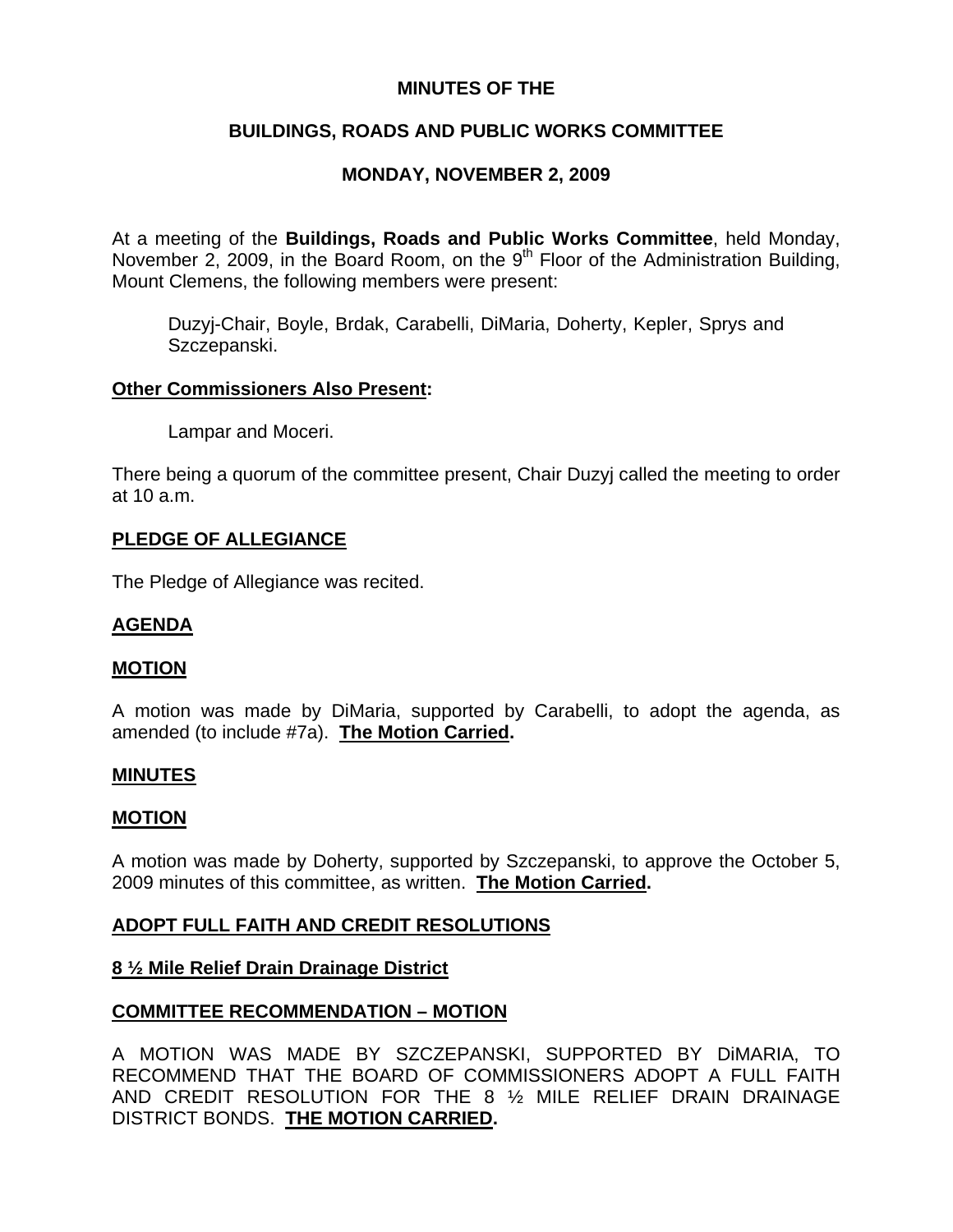### **Oakland-Macomb Interceptor Drain Drainage District Bonds**

#### **COMMITTEE RECOMMENDATION – MOTION**

A MOTION WAS MADE BY DiMARIA, SUPPORTED BY DOHERTY, TO RECOMMEND THAT THE BOARD OF COMMISSIONERS ADOPT A FULL FAITH AND CREDIT RESOLUTION FOR THE OAKLAND-MACOMB INTERCEPTOR DRAIN DRAINAGE DISTRICT BONDS. **THE MOTION CARRIED.** 

#### **EXTENSION OF NORTH ACTION CENTER LEASE**

#### **COMMITTEE RECOMMENDATION – MOTION**

A MOTION WAS MADE BY SPRYS, SUPPORTED BY DOHERTY, TO RECOMMEND THAT THE BOARD OF COMMISSIONERS AUTHORIZE THE MACOMB COUNTY COMMUNITY SERVICES AGENCY TO EXTEND THE NORTH ACTION CENTER LEASE. **THE MOTION CARRIED.** 

### **ADOPTION OF RESOLUTION COMMENDING THE UKRAINIAN CULTURE CENTER – 30TH ANNIVERSARY (OFFERED BY DUZYJ)**

#### **COMMITTEE RECOMMENDATION – MOTION**

A MOTION WAS MADE BY CARABELLI, SUPPORTED BY DOHERTY, TO RECOMMEND THAT THE BOARD OF COMMISSIONERS ADOPT A RESOLUTION COMMENDING THE UKRAINIAN CULTURE CENTER – 30TH ANNIVERSARY. **THE MOTION CARRIED.** 

### **PRESENTATION ON PERFORMANCE CONTRACTING/JACOB CORVIDAE, WARM TRAINING CENTER**

Jacob Corvidae spoke about performance contracting, a tool for tracking energy efficiency programming.

#### **MOTION**

A motion was made by Szczepanski, supported by Carabelli, to receive and file the report provided by Mr. Corvidae.

The following commissioners spoke: Moceri and Duzyj.

Chair Duzyj called for a vote on the motion and **The Motion Carried.**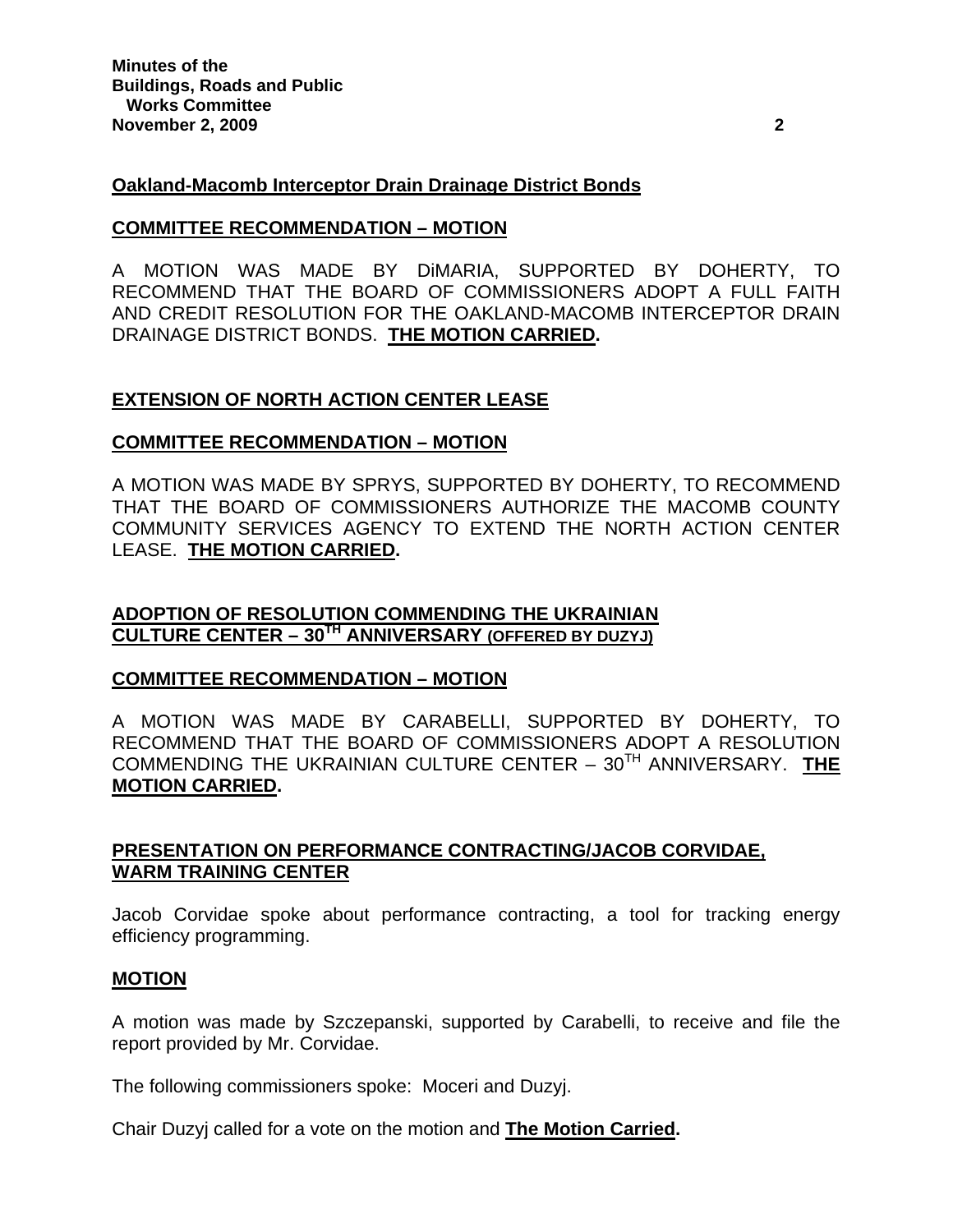# **PRESENTATION ON LEGISLATION RE: PRIVATE INVESTMENT INFRASTRUCTURE FUNDING (PIIF) OPTION/ROY ROSE, PE, PRESIDENT, ANDERSON, ECKSTEIN AND WESTRICK**

Roy Rose, Vice-Chair of Businesses for Better Transportation (BBT), Brent Bair, Managing Director of Oakland County Road Commission, and Bob Morris from SEMCOG, made a presentation.

### **MOTION**

A motion was made by Doherty, supported by DiMaria, to receive and file the presentation provided by Mr. Rose, Mr. Bair and Mr. Morris.

The following commissioners spoke: Carabelli, Szczepanski, Doherty and Duzyj.

Chair Duzyj called for a vote on the motion and **The Motion Carried with Szczepanski voting "No."** 

#### **NEW BUSINESS**

Bob Hoepfner, County Highway Engineer, summarized his handouts on the 2009 ARRA Economic Stimulus Projects and the Road Commission's 2009 construction projects.

Chair Duzyj asked Mr. Hoepfner to address the issue regarding the Road Commission's decision to deny a Warren man placement of a Nativity scene on a Mound Road median.

The following commissioners spoke: Szczepanski, Carabelli, Doherty and Duzyj.

#### **MOTION**

A motion was made by Szczepanski, supported by Carabelli, to suspend the rules to allow action to be taken to ask the Road Commission to reverse their decision. **The Motion was Defeated.** 

The following commissioner spoke: Szczepanski.

Chair Duzyj asked Mr. Hoepfner to provide an update about the condos on Dalcoma Drive.

The following commissioners spoke: Boyle and Carabelli.